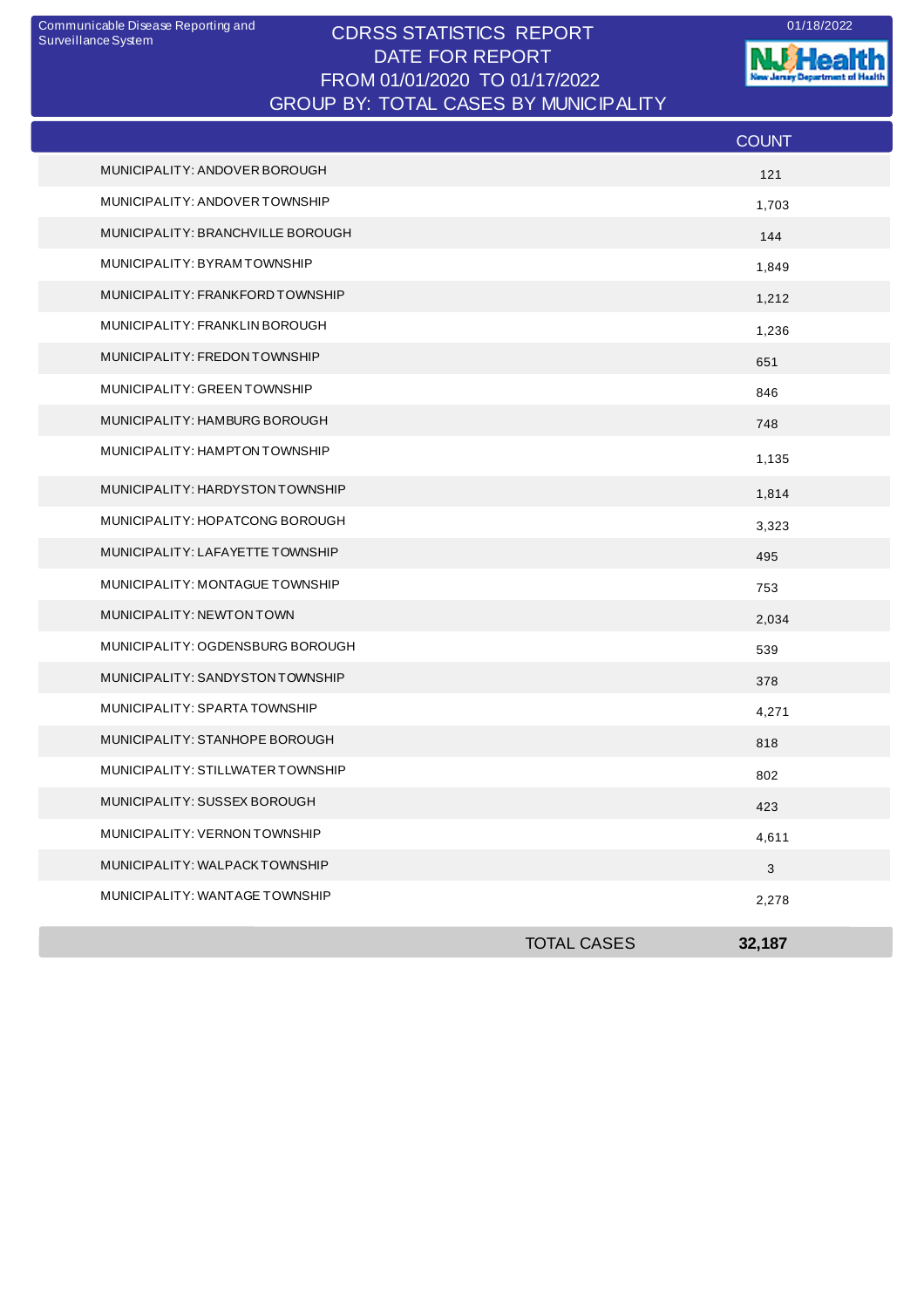## CDRSS STATISTICS REPORT DATE FOR REPORT FROM 01/01/2020 TO 01/17/2022 Communicable Disease Reporting and <br>
CODCO CTATICTICO DEDODT GROUP BY: DEATHS BY MUNICIPATILTY



|                                   |                     | <b>COUNT</b>   |
|-----------------------------------|---------------------|----------------|
| MUNICIPALITY: ANDOVER TOWNSHIP    |                     | 139            |
| MUNICIPALITY: BYRAM TOWNSHIP      |                     | 10             |
| MUNICIPALITY: FRANKFORD TOWNSHIP  |                     | 40             |
| MUNICIPALITY: FRANKLIN BOROUGH    |                     | 12             |
| MUNICIPALITY: FREDON TOWNSHIP     |                     | 5              |
| MUNICIPALITY: GREEN TOWNSHIP      |                     | 9              |
| MUNICIPALITY: HAMBURG BOROUGH     |                     | 8              |
| MUNICIPALITY: HAMPTON TOWNSHIP    |                     | 5              |
| MUNICIPALITY: HARDYSTON TOWNSHIP  |                     | 18             |
| MUNICIPALITY: HOPATCONG BOROUGH   |                     | 25             |
| MUNICIPALITY: LAFAYETTE TOWNSHIP  |                     | $\mathbf{1}$   |
| MUNICIPALITY: MONTAGUE TOWNSHIP   |                     | 5              |
| MUNICIPALITY: NEWTON TOWN         |                     | 34             |
| MUNICIPALITY: OGDENSBURG BOROUGH  |                     | 8              |
| MUNICIPALITY: SANDYSTON TOWNSHIP  |                     | 3              |
| MUNICIPALITY: SPARTA TOWNSHIP     |                     | 23             |
| MUNICIPALITY: STANHOPE BOROUGH    |                     | 5              |
| MUNICIPALITY: STILLWATER TOWNSHIP |                     | $\overline{4}$ |
| MUNICIPALITY: SUSSEX BOROUGH      |                     | 2              |
| MUNICIPALITY: VERNON TOWNSHIP     |                     | 30             |
| MUNICIPALITY: WANTAGE TOWNSHIP    |                     | 13             |
|                                   | TOTAL FOR PAT DIED: | 399            |
|                                   |                     |                |